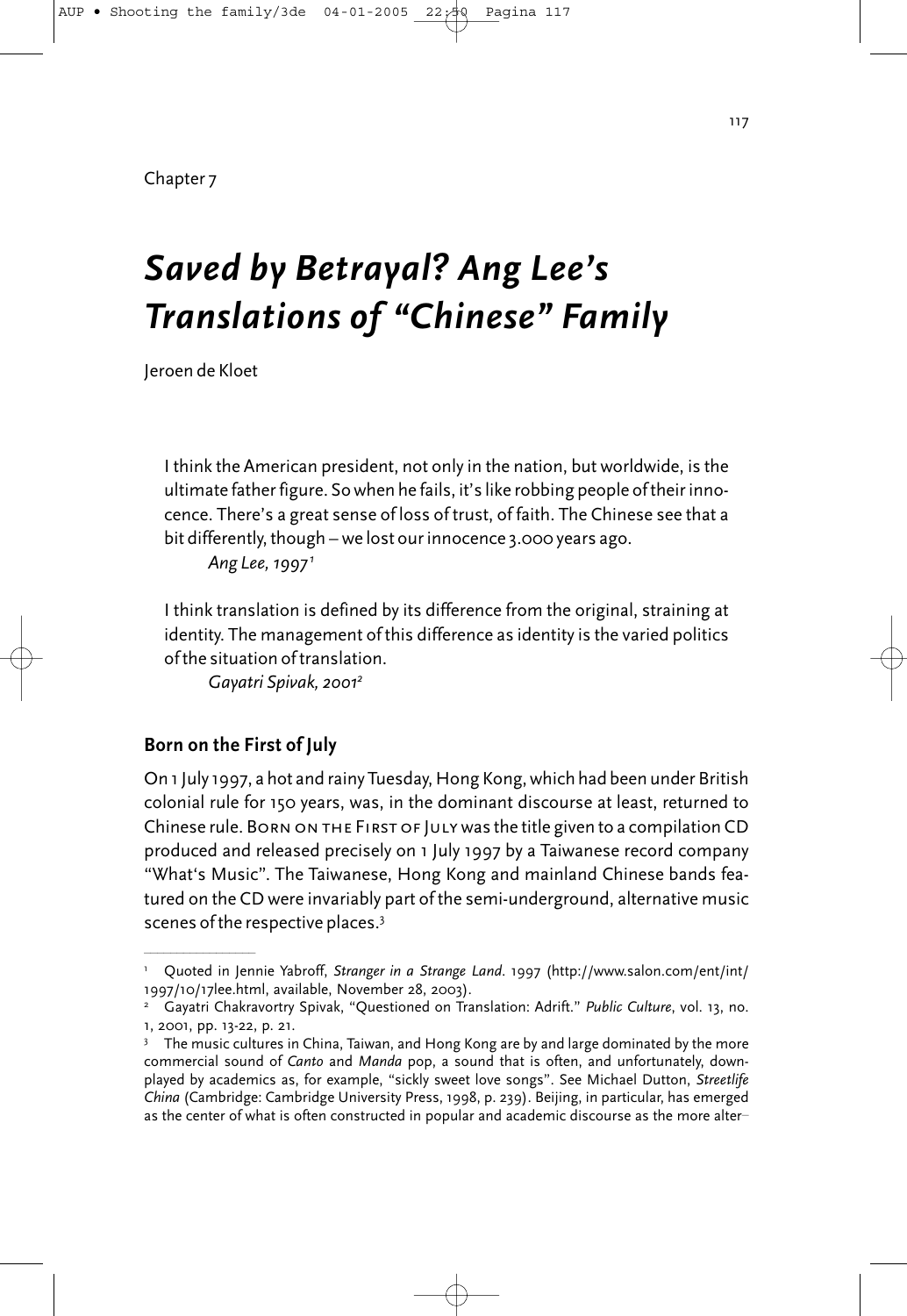Quite apart from offering alternative constructions, the contributions on the CD not only incorporated the hand-over into the dominant narrative of a family reunion, the reunification of the Chinese family, but also injected this family with a strong sense of patriotism. The hand-over to China was *celebrated* as a happy family event, rather than a complex shift in power (by some referred to as a re-colonization of Hong Kong).4 The CD Born on the First of July underlines the power of a political identity that thrives on the notion of the Chinese family. Among the CD's fourteen songs, only one voice raises critical questions about the familial return of Hong Kong to its motherland. In the song, "Beyond that day", by Beijing rock star Cui Jian, the singer-cum-songwriter asks his mother (that is: the mainland authorities):

Do you really understand the sister I have never met, or do you really understand me? If we all of a sudden fall in love with one another, what are you going to do?

......

Mother, the day my sister comes back, is a chance to go beyond that traditional concept of family.<sup>5</sup>

Like the CD's other contributions, this song illustrates the pervasiveness of family ideology, and how this ideology is transposed towards the general level of Chineseness. Cui Jian, like the other contributors, invokes the family reunion as a metaphor for the political event; yet, unlike the rest, he pushes the metaphor to the limit of an incestuous affair, forcing his audience (including the mainland authorities) to test the boundaries of the traditional concept of family.

But what lies beyond the family? If even alternative bands have a uniform voice when it comes to the family, and the only subversive note is the insinuation of incest, arguably the ultimate intrafamilial formation, how can one move beyond the family? The CD project was essentially intracultural – all the featured bands perform within the context of Greater China (here understood as comprising China, Hong Kong and Taiwan) and their audiences remain by and large confined to Chi-

———————————————

native and (counter-) political sound of rock music. See Jeroen de Kloet, "Let Him Fuckin' See the Green Smoke beneath My Groin: The Mythology of Chinese Rock" (In *Postmodernism and* — *China*, edited by Arif Dirlik and Xudong Zhang. Durham, NC: Duke University Press, 2000, pp. 239-274). However, Hong Kong and Taipei also have their own rock cultures.

<sup>4</sup> Ackbar Abbas, *Hong Kong: Culture and the Politics of Disappearance*. Hong Kong: Hong Kong University Press, 1997.

<sup>5</sup> Translated by Chow Yiufai.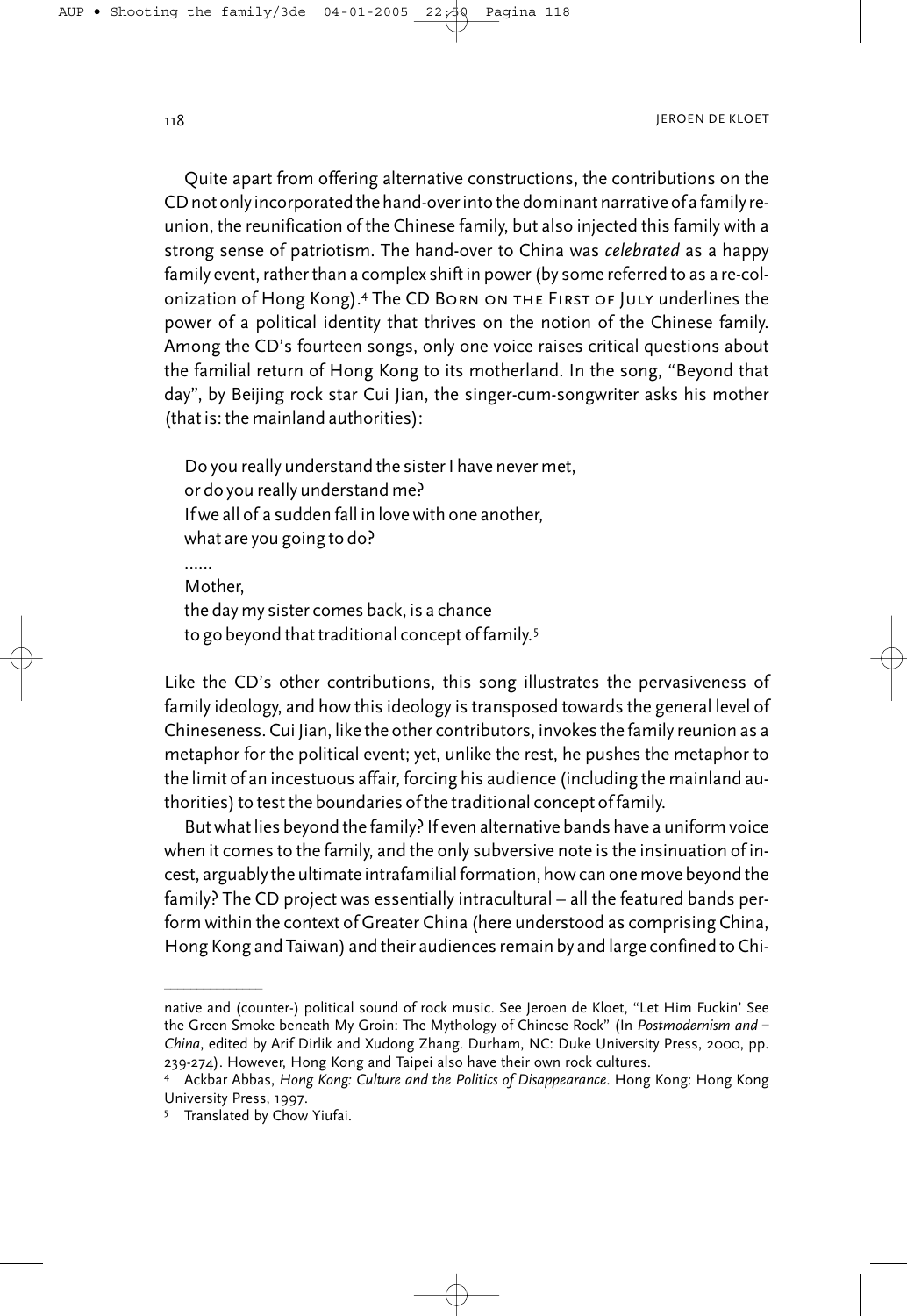nese audiences. Intracultural, here, is signified in terms of authorship (since all of the bands are based in Greater China), production (the CD was produced by a Taiwanese company) and consumption (the audience is located in Greater China).<sup>6</sup> In this chapter, however, I take Cui's appeal seriously and search for ways to move beyond the traditional concept of family. It is perhaps necessary to leave the safe and familial grounds of the homeland to offer some new perspectives of the Chinese family. I will, therefore, leave behind the *intra*cultural in favor of the *inter*cultural. This chapter, then, searches for authorship, production, and audiences no longer within cultures, but rather in between cultures.

This chapter explores the possibilities intercultural expressions offer for the interrogation of the highly politicized Neo-Confucian Chinese family ideology, with its particular focus on its articulations of harmony, hierarchy, filial piety, and patriarchy. It singles out the work of diasporic filmmaker Ang Lee to critique this Chinese family ideology.7 Drawing on both Rey Chow and Walter Benjamin, I will interpret Ang Lee as a translator of the theme of the Chinese family into different settings (or combinations of time and space). In my analysis, I will be (ab)using bits and pieces from his oeuvre, namely THE WEDDING BANQUET (1993), THE ICE Storm(1997), Crouching Tiger Hidden Dragon(2000) and Hulk(2003). It is my contention that such *inter*cultural translations open up readings of Chinese family ideology that remain often unspeakable or inaudible in *intra*cultural articulations exemplified by the CD BORN ON THE FIRST OF JULY.

# **Global Cultural Impurity**

—————————————————

Lee's oeuvre oscillates between places and times, between genres and styles, inevitably pushing such dogged questions of authorship, authenticity and tradition on the one hand and questions of translation on the other to the forefront. I will search for the cinematic tactics by which Lee translates Chinese family ideology in terms of specific places and times. The diasporic background of the maker, his intercultural oeuvre, ranging from the American suburban The Ice Storm to the chivalric *wuxia* epic Crouching Tiger Hidden Dragon, as well as the diverse background of his (imagined) audiences offer me the perfect cultural mix (or what Benjamin would call "flux"8 ) to delve into issues of translation.

 $6$  Examples of Chinese popular music that reaches Western audiences are extremely rare. See De Kloet, "Let Him Fuckin' See".

<sup>7</sup> See also Tarja Laine's chapter in the previous section of this volume, for an explanation of Confucian family ideology, and for an analysis of the importance of food in the work of Ang Lee and Chinese family ideology.

<sup>8</sup> Walter Benjamin, "The Task of the Translator". In *Illuminations*, edited by Hannah Arendt. New York: Harcourt, Brace and World, 1968, pp. 69-82.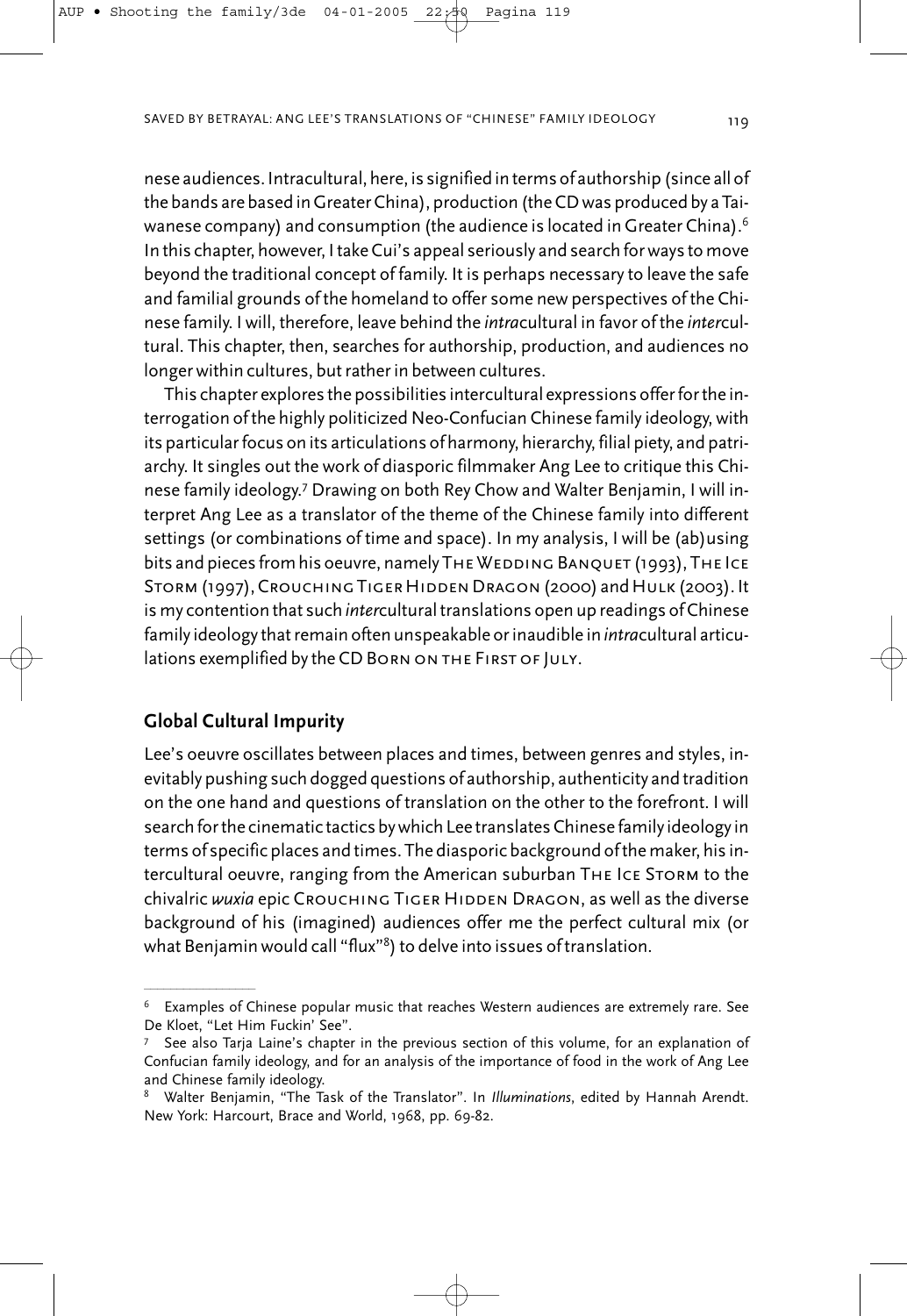AUP • Shooting the family/3de  $04-01-2005$  22;  $\frac{1}{3}$  Pagina 120

Ang Lee, born in 1954, Taipei, moved to the United States at age 21. Given his diasporic background and the times and places in which his movies have been made, Ang Lee's oeuvre can be considered profoundly *impure*.

I prefer to use the concept of impurity, rather than hybridity, so we can both circumvent the discursive and often celebratory burden of the latter concept, and foreground the cultural ambiguities or pollution involved in the processes of translation.<sup>9</sup> Impurity implies a proliferation of dirt,<sup>10</sup> the looming possibility that it may unsettle, betray any neat and tidy, hopefully healthy and self-perpetuating ideology such as the Chinese family – a pollution of origins. Ang Lee's impurity is further propelled by the uncertainty of the audience's gaze both in Greater China and in the rest of the world. Ang Lee's intercultural translations negotiate not only his own diasporic status, but the different implied audiences as well.

Reflections of cinematic travels tend to center around the formalistic rather than the thematic aspect of translation. For instance, Tarantino's KILL BILL is considered to be a translation of the filmic language of Hong Kong *kung fu* cinema, just as THE MATRIX relies heavily on the martial arts aesthetics of Hong Kong films. Here I am less concerned with the formalistic translations in Lee's work than with his thematic translations, in particular those of the family. Drawing on Walter Benjamin, cultural theorist Rey Chow warns against the danger of reifying the origin into the real and most truthful source when analyzing cultural translations. Translation not only refers, etymologically, to "tradition", it also refers to betrayal.11 To insist on seeing a cinematic work as a translation is to insist on the questions of tradition and betrayal. Likewise, my choice of reading Ang Lee's works as thematic translations is to invoke the theme of the traditional Chinese family and the possibilities of moving beyond, or betraying, these traditions.

The act of intercultural translation is crucial if we are to move beyond the traditional concept of family. However, this requires further reflection on the relationship between the "original" and its translation. "It is assumed that the value of translation is derived solely from the 'original,' which is the authenticator of itself and of its subsequent versions."12 Inspired by Benjamin's essay on translation, Chow instead interprets translation as "primarily a process of *putting together*."13 Consequently, translations may produce meanings that remain invisible or unspeakable in the "original". "Translation is a process in which the

—————————————————

<sup>9</sup> Homi K. Bhaba, *The Location of Culture*. London: Routledge, 1994.

<sup>10</sup> Jo Tavener, "Media, Morality, and Madness: The Case against Sleaze TV." *Critical Studies in Mass Communication,* vol. 17, no. 1, 2000, pp. 63-85.

<sup>11</sup> Rey Chow, *Primitive Passions: Visuality, Sexuality, Ethnography, and Contemporary Chinese Cinema* (New York: Columbia University Press, 1995), p. 182.

<sup>&</sup>lt;sup>12</sup> Ibid., p. 184.

<sup>13</sup> Ibid., p. 185-6.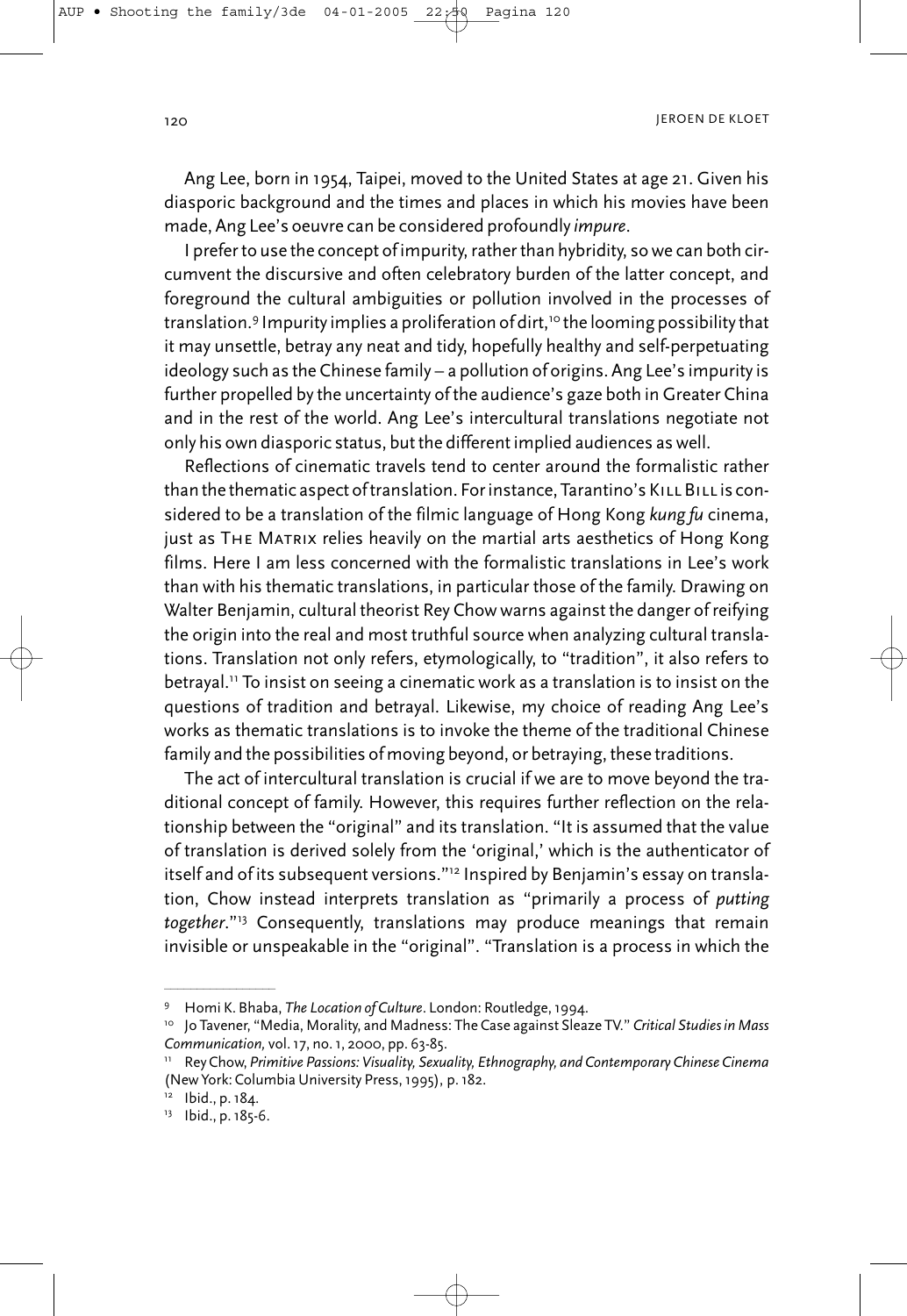'native' [here: Chinese family ideology, JdK] should let the foreign affect, or infect, itself, and vice versa."14 The native is infected by the foreign, just as the foreign is infected by the native – thereby contaminating, polluting the "origin."15 A translation consequently contaminates rather than copies. In the words of Benjamin: "A translation touches the original lightly and only at the infinitely small point of the sense, thereupon pursuing its own course according to the laws of fidelity in the freedom of linguistic flux."<sup>16</sup> The freedom of linguistic flux is, however, not unlimited. When Lee translates the theme of the Chinese family into different periods of time (past, present, or future), different places (the US, China, or a fantastical world), different articulations and betrayals begin to emerge, as my analysis will show.

I would also argue that producers of diasporic culture like Lee are in a particularly good position to engage in intercultural translations, a task that has hitherto been colonized by Western anthropologists. Lee thus becomes a kind of new ethnographer, which Chow calls for:

A new ethnography is possible only when we turn our attention to the subjective origins of ethnography as it is practiced by those who were previously ethnographized, and who have, in the postcolonial age, taken up the active task of ethnographizing their own culture.<sup>17</sup>

Chow focuses on the works of acclaimed fifth-generation filmmakers like Zhang Yimou, arguing that their work can be interpreted as cultural translations that parody Western orientalism. Their ambiguous translation of orientalism exoticizes China and at the same time reveals its dirty secrets, its violence, and its corrupt traditions.<sup>18</sup> In a similar way, albeit not as strongly related to orientalist discourses as the Fifth-Generation filmmakers,Lee's cinematographic and thematic translations – most significantly the theme of the family – become acts of betrayal. And it may well be that in the current postcolonial period, betrayal is what we need, since it implies an interrogation of reified traditions like the Chinese family. I believe my analysis can be taken beyond the boundaries of Chineseness and family ideology: I consider Lee's position emblematic of contemporary cultural production in an increasingly globalized world, where directors are constantly in-

<sup>—————————————————</sup> <sup>14</sup> Ibid., p. 189.

<sup>&</sup>lt;sup>15</sup> Michel Foucault argues that the origin was never pure in the first place. See Foucault, "What Is an Author?" (In *The Foucault Reader*, edited by Paul Rabinow. New York: Pantheon Books, 1984, pp. 101-20).

<sup>&</sup>lt;sup>16</sup> Walter Benjamin, "The Task of the Translator", p. 80.

<sup>17</sup> Chow, *Primitive Passions*, p. 189.

<sup>&</sup>lt;sup>18</sup> Ibid., p. 202.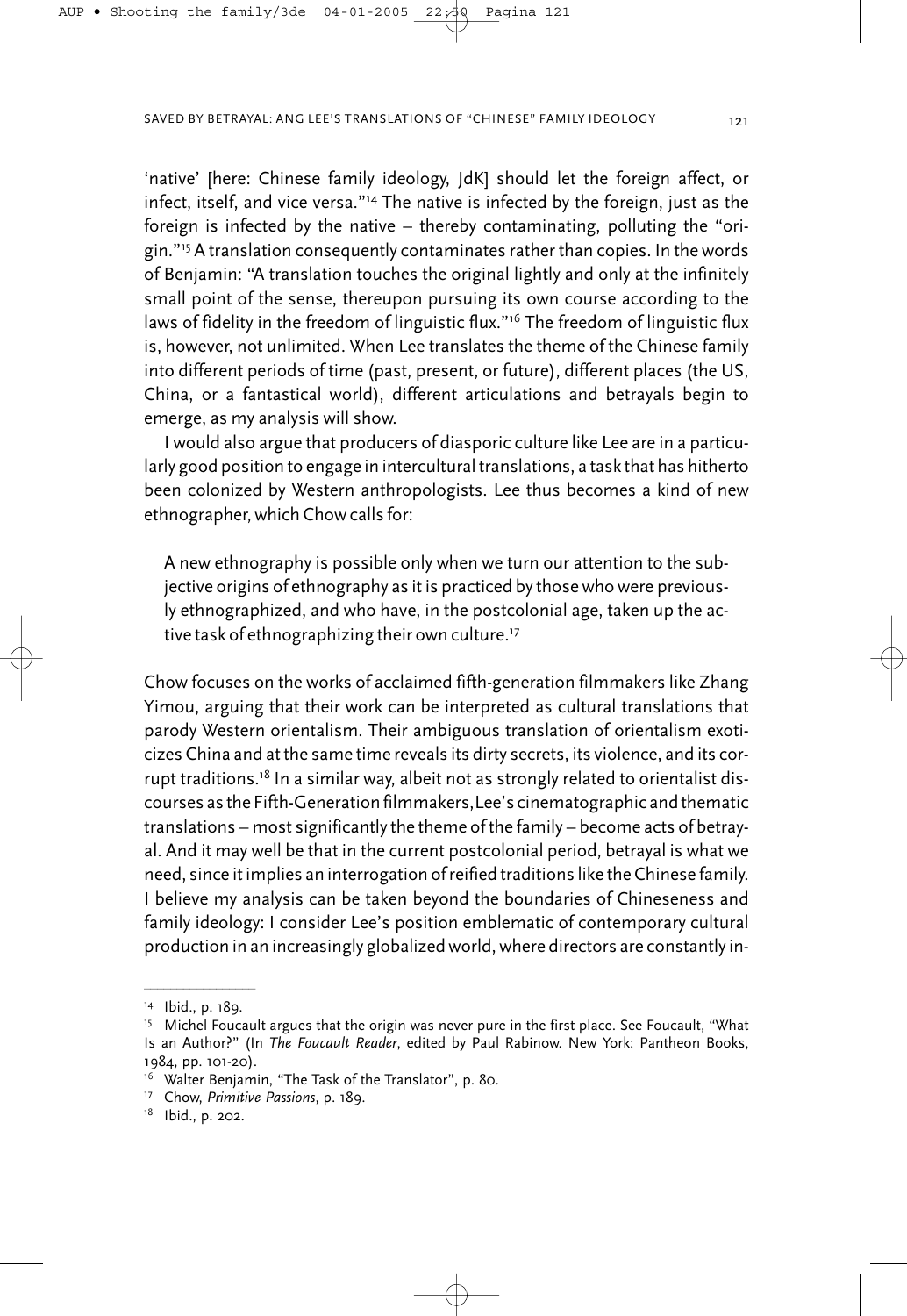volved in intercultural translations of forms and themes. To be sure, Lee's diverse intercultural oeuvre is a reflection of a personal condition, but it also embodies a cultural predicament of a globalizing world that is increasingly in flux, in translation, in which no one, no thing can truly claim to be original.<sup>19</sup>

# **Family Matters in China**

According to Martin King Whyte, Confucian norms of family life are usually seen as offering sharp contrasts to the patterns of Western family life. The Chinese emphasis on family obligations and the use of filial piety to reinforce these obligations in the younger generation is considered overwhelming.<sup>20</sup> I will single out four conspicuous characteristics of Chinese family ideology:

- 1. The importance ascribed to *harmony*, which is crucial if a society is to flourish; harmony will, according to Confucius, be sustained if each individual knows his or her role.<sup>21</sup>
- 2. Consequently, a strict and transparent *hierarchy* is considered pivotal in Confucian ideology; examples include the dualistic relationships between emperorsubject, husband-wife, brother-sister, older brother-younger brother, and father-son.22
- 3. Familial relations are characterized by the power of the father, which is indicative of the *patriarchy* that permeates Confucianism.<sup>23</sup>
- 4. Parallel to patriarchy, the obligations of the child towards the parents are crucial. Confucianism requires the unconditional *piety* (*xiao*) of children towards their parents, particularly the father.<sup>24</sup>

The four elements – harmony, hierarchy, patriarchy and piety – are closely intertwined, forming a web that strives to keep every one in place. Filial piety, for example, is just one instance of the patriarchal hierarchy of Confucianism that serves to safeguard the harmony of the Chinese family. Yet, for analytical reasons, I consider it useful to disentangle the four elements from each other, and track how they change, are contaminated to the extent of betrayal, in the process of Ang Lee's intercultural translation. My analysis follows the chronology of the movies under

—————————————————

<sup>19</sup> Arjun Appadurai, *Modernity at Large: Cultural Dimensions of Globalization*. Minneapolis: University of Minnesota Press, 1996.

<sup>&</sup>lt;sup>20</sup> Martin King Whyte, "The Fate of Filial Obligations in Urban China". The China Journal vol. 38, July 1997, pp. 1-31, p. 1.

<sup>21</sup> John Fuh-sheng Hsieh, "Democratizing China". *Journal of Asian and African Studies* vol. 38, no. 4-5, 2003, pp. 377-391, p. 381.

<sup>22</sup> Ibid., p. 380.

<sup>&</sup>lt;sup>23</sup> Chengyang Li, "Confucianism and Feminist Concerns: Overcoming the Confucian 'Gender Complex'". *Journal of Chinese Philosophy,* vol. 27, no. 2, 2000, pp. 187-200.

<sup>24</sup> Whyte, "The Fate of Filial Obligations", p. 1.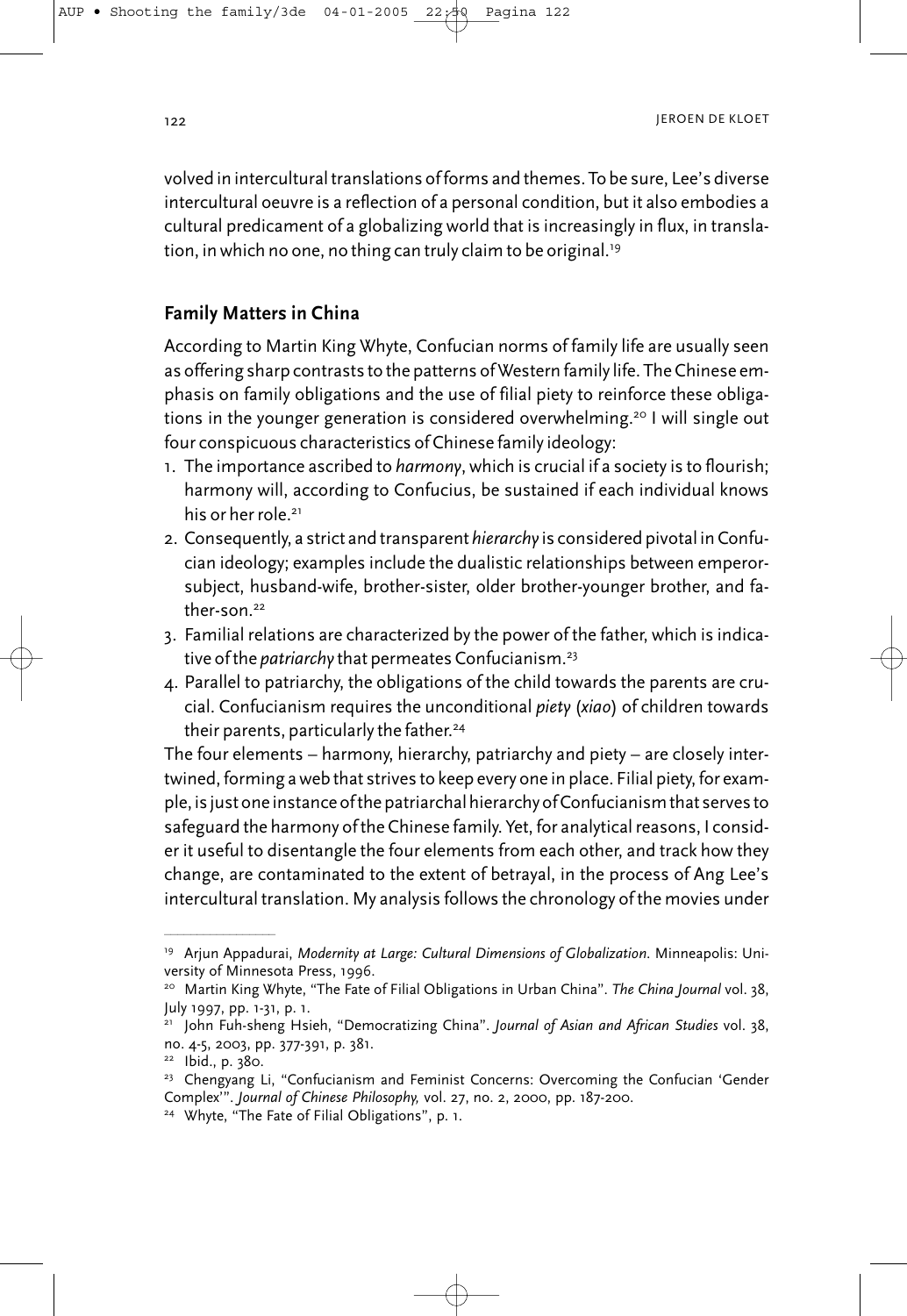sible changes in Lee's translations of the familial theme over time.

consideration (The Wedding Banquet (1993), The Ice Storm (1997)*,* Crouching Tiger Hidden Dragon (2000) and Hulk (2003)) and traces pos-

## **The Wedding Banquet: Masking Reality, Keeping the Family Harmony**

In THE WEDDING BANQUET, a gay couple (Taiwan-Chinese Wai Tung and American Simon) is trying to come to terms with family ideology by staging a straight marriage for the Chinese parents. Everyone involved knows it is a performance, including the parents themselves. The girl Wei Wei, whom Wai Tung marries, is an artist from mainland China, who wants to secure her resident status in the U.S. by obtaining a green card through this marriage. One of the central crises in the narrative occurs when Wei Wei realizes she is carrying her fake husband's baby, after some real sex on the wedding night. The translation of this complex pseudo-romantic triangle, consisting of Taiwan, mainland China, and the US, profoundly politicizes the familial theme. The US provides the place while Taiwan supplies the means to rescue a mainland Chinese citizen from having to return to what the West and Taiwan consider a repressive communist regime. The politicization of the Chinese family is anything but new,<sup>25</sup> but the explicit translation in THE WEDding Banquet of the political into the familial renders it more visible.

By the end of the movie, Lee offers the audience a dramatic turn: the father, who is normally very reticent, very patriarchal, a stereotypical Chinese Head of the Family, reveals to Simon that he actually understands English and hints at his knowledge of their gay relationship. Despite this disclosure, he immediately requests secrecy from Simon: "No, not Wai Tung, not mother, not Wei Wei should know our secret." Then he continues in Chinese, "If I hadn't let them lie, I would never have gotten a grandchild." The movie can be read as a celebration of the lie that keeps the harmonious family intact and secures offspring. Here, the tactic of masquerading the real is used, a masquerade that is performed with the knowledge and consent of all the parties involved. Betrayal seeps through from the theoretical to the textual level. The characters lie, hide, and betray each other in order to sustain the required harmony of the family; in other words, they may be betraying their family members, but never the family itself.

This celebration of the lie allows Chinese family ideology to remain firmly in place. The artist and illegal migrant from mainland China, Wei Wei, not only marries Wai Tung but also becomes pregnant. The marriage and pregnancy grant

—————————————————

<sup>25</sup> See Jinhua Dia, "Behind Global Spectacle and National Image Making" (*Positions,* vol. 9, no. 1, 2001, pp. 161-86); and Susan L Glosser, *Chinese Visions of Family and State: 1915-1953* (Berkeley: University of California Press, 2003).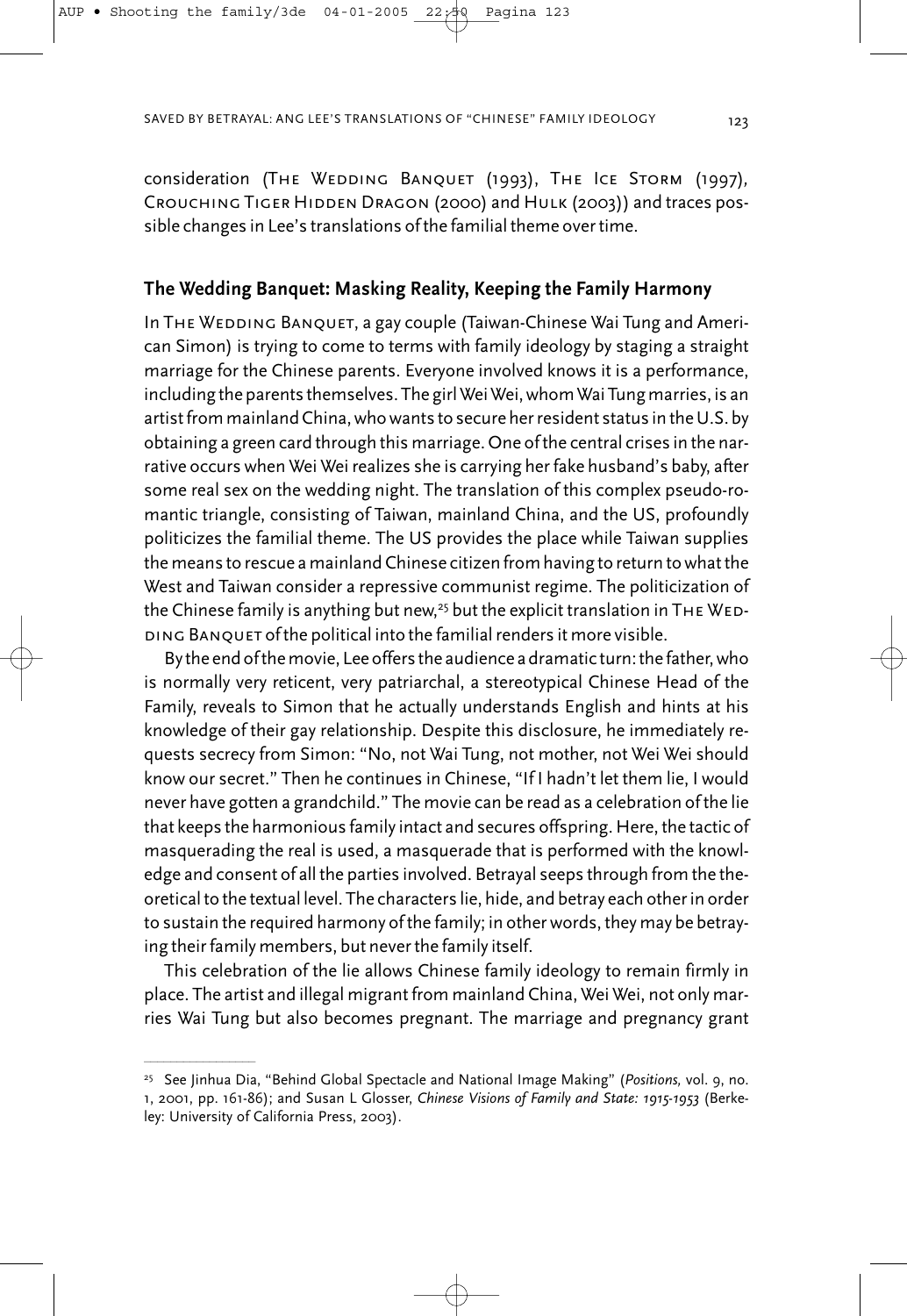them the respect of his parents and guarantee the maintenance of the family. In the last scene of the movie, the parents are sitting together with Wei Wei, Wai Tung and Simon in the airport, poring over the wedding pictures. They are shot from the front: the parents sitting shoulder to shoulder, with the younger generation standing behind them, as if they were posing for a happy, perfect family portrait. When the parents have to leave for their flight back home, the farewell that the father offers Wei Wei is: "The family Gao will be grateful to you." After all, she has secured the family line. Consequently, the filial piety of the children towards the parents remains in place, like the insistence put on harmony.

When Wai Tung's father, a retired nationalist army officer, meets his former army chauffeur Chen, the latter insists on offering his former boss a wedding banquet. He insists on a "real" Chinese banquet, in which the main actors – Wai Tung and Wei Wei – must undergo the stress of excessive food, alcohol and countless games, culminating in their significant marital sexual act. Rather than a betrayal of Chinese family ideology, the insistence put on harmony, hierarchy, patriarchy, and filial piety indicates that what may at first appear to be a daring cinematic project, including an interracial gay couple in potential conflict with the Chinese parents, "fails" to spread much dirt on Chinese family ideology.

But it does stir up some dust. The WEDDING BANQUET lays bare the secrecy and hypocrisy of a Chinese family while showcasing the survival tactics that keep the family intact. The theme of the Chinese family is translated into a contemporary American setting, inscribed into an interracial gay relationship. The translation into the West offers the possibility of displaying a relationship that often remains invisible in an Asian context. The dust, however, inevitably settles; the impurity caused by a Chinese man dating a Caucasian may potentially pollute family ideology – but it ultimately does not. The insistence on masquerading the real, with the consent of all, results in a betrayal on the personal level, while it safeguards the harmonious family, thereby containing the proliferation of dirt.

### **The Ice Storm: Harmony in Pain**

Like THE WEDDING BANQUET, THE ICE STORM is set in the West, in a small town in Connecticut in the early 1970s. If the earlier work of Ang Lee is obviously about Chineseness, here it is characterized by an erasure of Chineseness (not counting the TV showing an old American series featuring the young Bruce Lee: The Green HORNET (1966-1967)). It is my contention that this de-sinified setting paradoxically opens the space up to the betrayal of Confucian family ideology. In other words, while The Ice Stormis often read as a critique of Western family ideology, I insist on reading it as a work of cultural translation, a critique of the traditional Chinese family. We see that hierarchy, patriarchy, and piety all fall out of place; yet,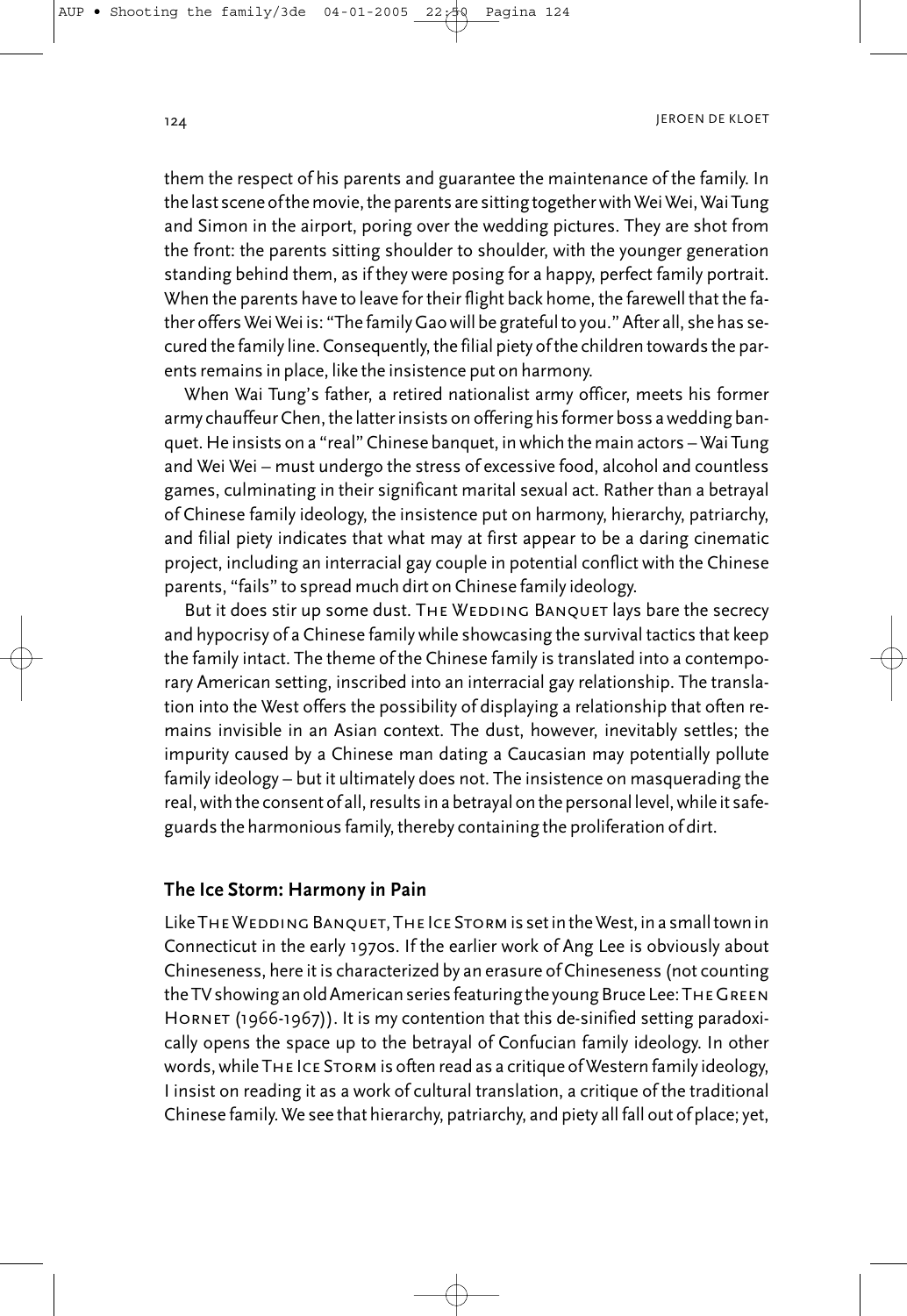somehow harmony is secured. This movie about dysfunctional suburban families features an opening scene that returns circularly towards the end of the film when the son, Paul Hood, is stuck in a train that has come to a halt due to a power outage. What he does not know – but the viewer does – is that a downed power line was the cause of the outage. This power line has just killed Mikey Carver, son of Janey Carver, the woman with whom Paul Hood's father has had an affair.

As in THE WEDDING BANQUET, the betrayal seeps down into the narrative of the movie itself: family members begin to betray one another. The pain of the family, magnified by the death of the son, stops their world. Outside, a violent ice storm rages across the empty Connecticut woodlands. Paul is reading The Fantastic Four, and states in a voice-over (italics mine):

In issue number 141 of the Fantastic Four, published in November 1973, Reed Richards has to use his anti-matter weapon on his own son who Annihilus has turned into a human atom bomb. It was a typical predicament for the Fantastic Four because they weren't like other superheroes; they were more like a family. And the more power they had, the more harm they could do to each other without even knowing it. That was the meaning of the Fantastic Four: That *a family is like your own personal anti-matter. Your family is the void you emerge from and the place you return to when you die. And that's the paradox: The closer you're drawn back in, the deeper into the void you go.*

It takes a Western family in a Western setting, apparently devoid of Chineseness, to voice the otherwise almost unspeakable burden of the Chinese family ideology: the strength of the family is parallel to the pain its members inflict upon one another, without even knowing it. They can't know it; they just bear it. A frozen turkey from the fridge that proves too heavy to carry and is dropped symbolizes this burden of the home. Frozen meat and an ice storm signify the coldness and distance between family members.

It is reminiscent of the works of Taiwanese filmmaker Tsai Ming-Liang, because water is a recurring motif in THE ICE STORM that symbolizes, in my view, the pervasiveness and strength of the Chinese family ideology: water is everywhere, you need it, you can't escape from it, yet its fluidity, or the mutations of it, makes it nearly untouchable, slippery, and dangerous. An empty swimming pool, seen at various times in the film, is filled with precisely this absence of water, like the void the family ultimately turns out to be. The paradox of the all-embracing family ("it is the void you emerge from and the place you return to") makes the Chinese family an inescapable entity – symbolized by water that is both fluid and frozen.

The Ice Storm is almost an inversion of The Wedding Banquet. In this translation of a past, suburban America, Lee betrays the ideology of the Chinese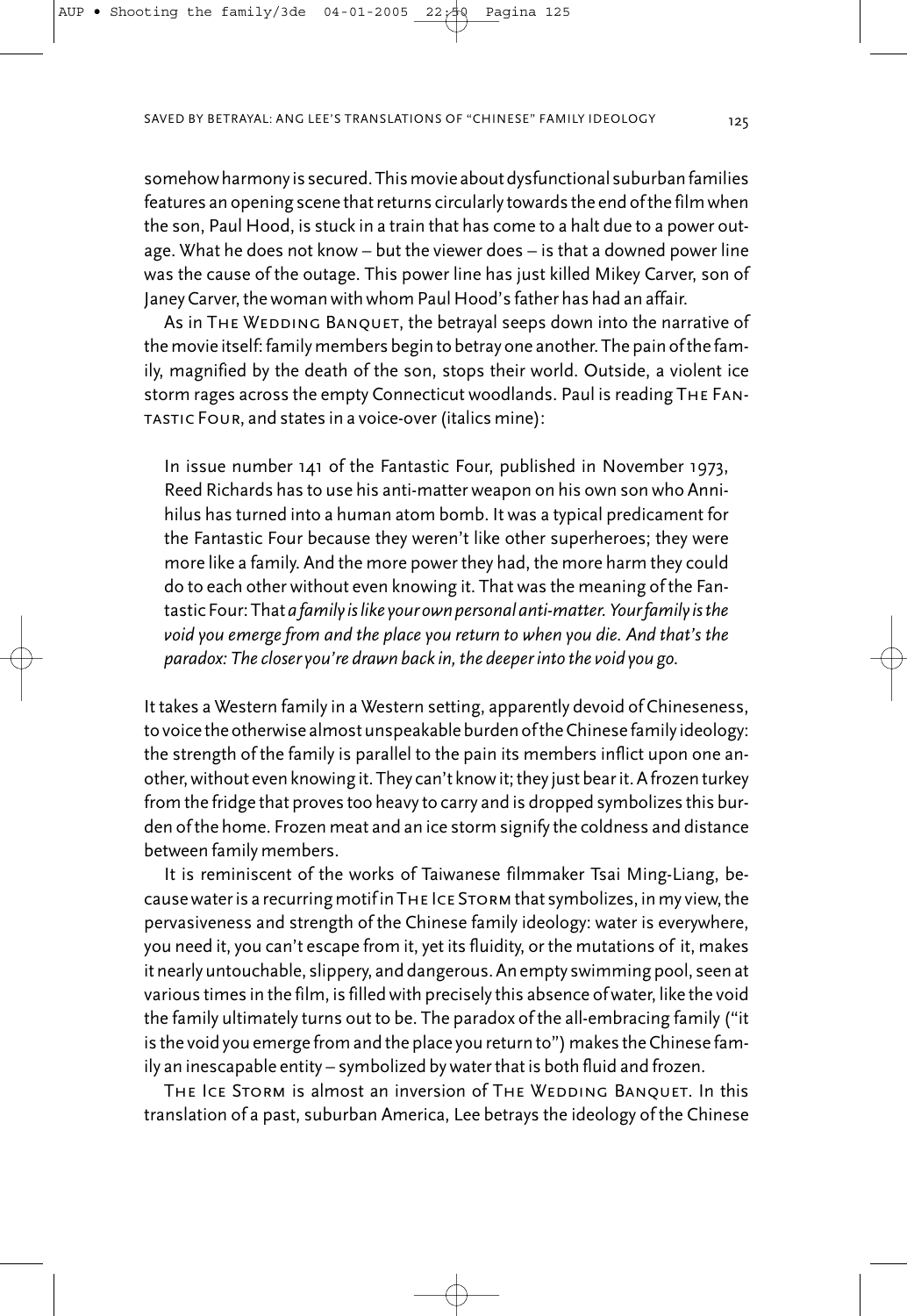family by showcasing its potential suffocating power. Filial piety has evaporated, along with the hierarchy and patriarchy it is supposed to support. In the final scene of the movie, the son returns to the family. They are all sitting in a car, when the father starts to cry. The scene re-establishes the harmony of the family within the safe boundaries of the car. The father's tears are tears of regret for his betrayal of his wife, tears of sadness for the boy's death, and tears of relief that his family is still intact. There is a betrayal of filial piety, of hierarchy, and of patriarchy, all elements that remained intact in THE WEDDING BANQUET, yet the harmony of the family is restored. It takes a fantasy world to move beyond the family, but does this also mean a betrayal of its underpinning Confucian values?

# **Crouching Tiger Hidden Dragon: Confucian Ideals Without the Family**

In swordsmen movies like Crouching Tiger Hippen Dragon the fantasy world, *jianghu*, is created. It is a familiar world to Chinese readers of swordsmen novels (and later viewers of various TV series and movies). It is abundant and important enough to be considered a literary genre; it is a world where marriage is not desirable, where maternity remains invisible, and where comradeship and chivalry are on an equal footing with love, if not actually valued more highly. In the *jianghu* world, the swordsmen are invariably orphans, their families either invisible or irrelevant. In fact, they do not seem to occupy any fixed premises that could be called home in the usual sense; they are nomads, constantly on the move.

Like their family backgrounds, their occupations are also vague or irrelevant; none of them work to earn a living. Both the traditional extended family and the nuclear family are absent. There are no children in the *jianghu* world, while pregnant women are conspicuously invisible, and young girls aspire to the freedom of these swordsmen, when they choose their identities, their bonds, and even their gender. In Crouching Tiger Hidden Dragon, the willful young aristocrat Jen desperately tries to escape from her arranged marriage. The minor acknowledgement of her family here provides nothing more than a dramatic ploy to launch Jen into *jianghu*. Jen assumes a secret, parallel identity as a sword fighter and pupil of the criminal Baihuri. Meanwhile, Jen enters into sisterhood through nominal, not natural, bonding with master swordswoman Yu Shu Lien. Jen also cross-dresses and appears in *jianghu* as a man.

This fantasy world, in short, is guided by a different set of logic. The swordsmen are capable of defying the basic constraints of humanity, culminating in their almost supernatural skills of overcoming the limitations of gravity: they walk across water, they glide along rooftops, they fight on tree branches, provided they are well trained in what the Chinese martial experts call *qinggong* (the skill of weightlessness). They are, one may venture to say, released from the burden of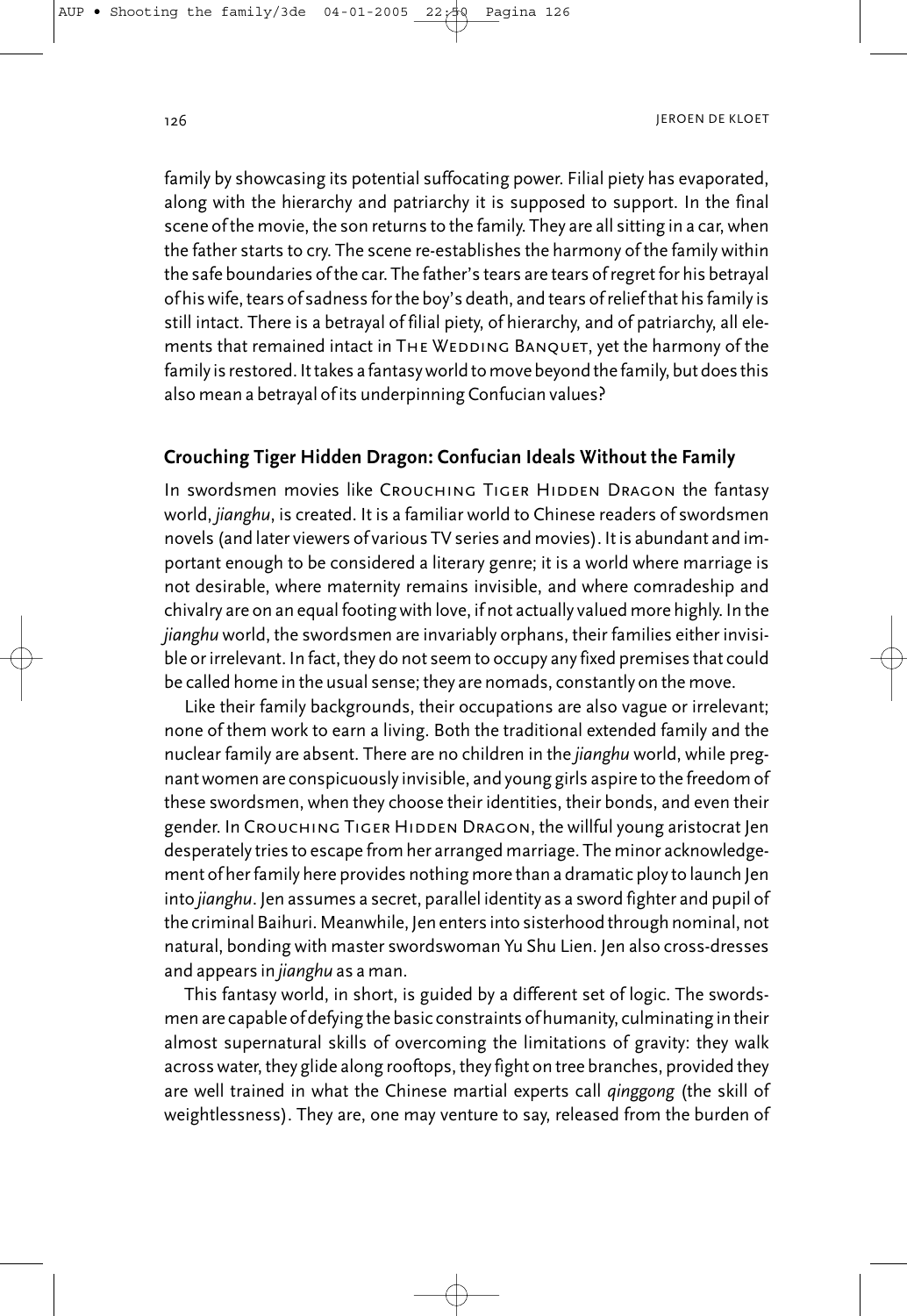the family, freed from its devastating weight, which enables them to literally fly.

In Ang Lee's *jianghu*world, there are comrades, but no couples; there is sex, but no procreation<sup>26</sup>; there is love, but no marriage; there are swords, but no rings. This alternative world, however, is not one of chaos or anarchy. In Crouching Tiger, Ang Lee presents a regime of rules that smacks of the Confucian notions of, indeed, harmony, hierarchy, patriarchy, and piety, albeit here it is about the pupil's relation to the master rather than children to the father. In other words, if the translation of family ideology towards the world of *jianghu* implies a near-erasure of the family, its underpinning values remain firmly in place. The hero of the movie, swordsman Li Mu Bai feels obliged, out of piety for his murdered teacher, to assassinate the murderer. The notion of piety also feeds one of the movie's subplots in which Jen betrays the sisterly bonding with Yu Shu Lien. The swordsmen may occupy a world where family has ceased to function – not even as a deforming, burdensome force – but Ang Lee seems to remind us that this fantasy *jianghu* is still underpinned by a "Confucian" normative order. Life beyond the family may be weightless, but its inhabitants remain tied to the earth, by love, by loyalty, and by comradeship. This fantasy world may have blood, but it has no dirt.

## **Hulk: Pain and Pleasure of Breaking with the Family**

—————————————————

Ang Lee's last translation is his most radical one yet: in HULK all four Confucian elements are betrayed, although the result is ambiguous. Chinese family ideology is, like in The Ice Storm, translated into a Western setting. But the temporality of this translation is different: the movie is not set in the past but in a sci-fi future. The intertextuality between THE ICE STORM and HULK is significant: during one of the final, climatic scenes, the father of the Hulk is turned into an empty void that swallows the Hulk, just like the family depicted in The Ice Storm is a void that one emerges from and then returns to. Yet, whereas The Ice Storm displays a family subjected to the forces of nature, HULK presents a family mutated by the power of science.

In his appropriation, or indeed translation, of a classic American cartoon and TV series, Lee gives a significant twist to the original story. Whereas in the original version, the main character Bruce Banner is a victim of radiation, in Lee's version, Banner is the outcome of one of his father's experiments. Banner's greenish schizophrenia is caused by his father, a significant twist that can be read as symptomatic of Lee's subversion of Chinese family ideology: Confucian familial piety towards one's parents backfires or is inverted by the father who infects his child

<sup>&</sup>lt;sup>26</sup> The rather explicit "sex scene" in Crouching Tiger is clearly at odds with generic conventions that would dictate a more sexless *jianghu*.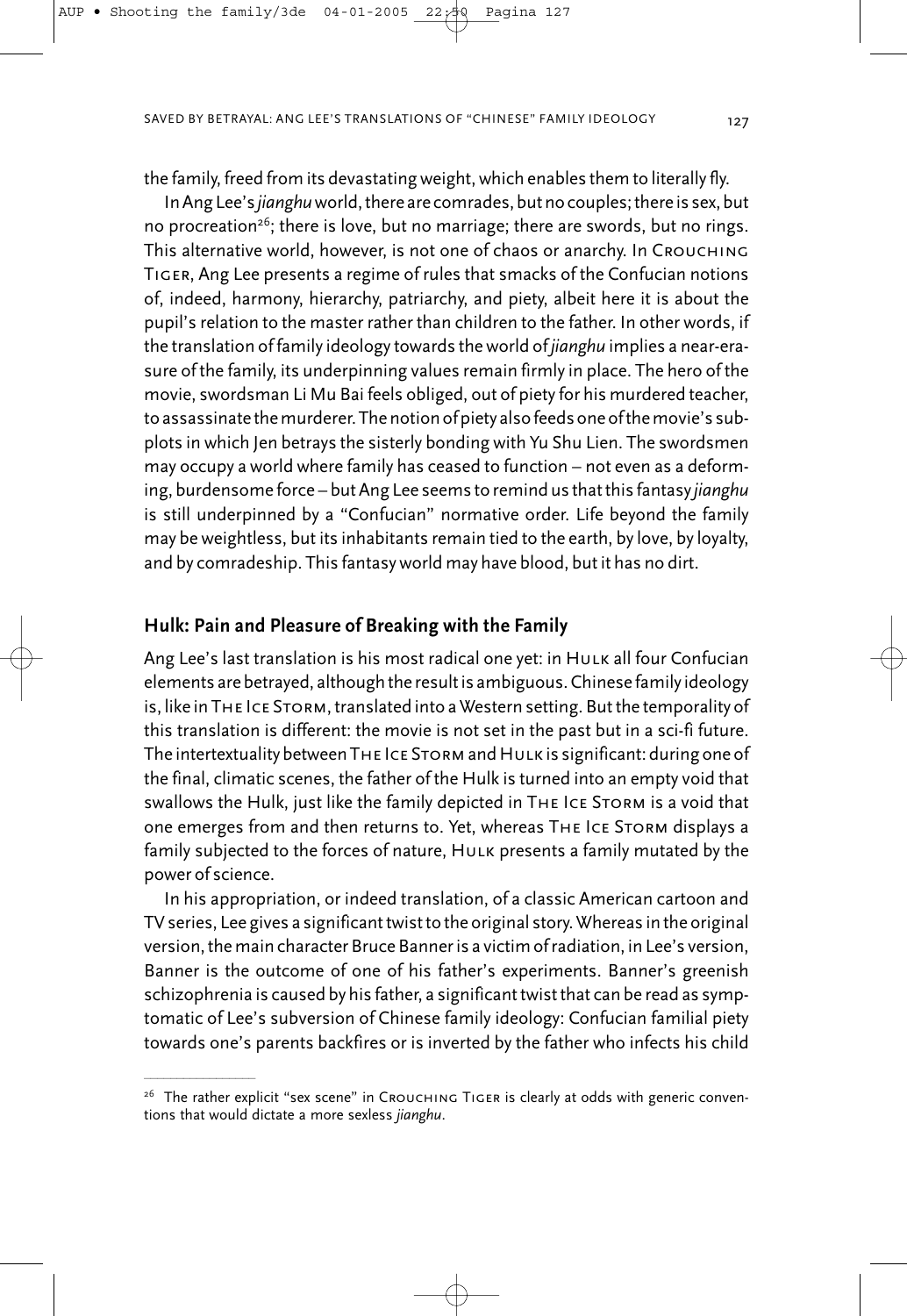with a violent and unbearable abnormality. But, of course, the narrative is more complex and more ambiguous. The father, aware of the danger his child poses to society, tries to murder his son, but his mother protects him and gets killed instead, as witnessed by the four-year old Bruce. With his father sentenced to jail for 30 years, Bruce is adopted and told that both his parents died. Like in THE WEDding Banquet*,* a lie is required to keep a family intact. Years later, his colleague and girlfriend Betty (daughter of General Ross who once fired Bruce's father) finds it hard to believe Bruce does not want to find out about his "real" parents.

It is suggested that you need to know who your parents really are in order to discover yourself. But more often than not this knowledge is painful for the child. In Bruce's case, the pain comes from the traumatic witnessing of his father killing his mother, a memory that is pressed back into unconsciousness, only to be unleashed in his dreams or when he is transformed into the Hulk. That transformation is caused by his father's experiment. Bruce's father calls it "an alteration, genetic. A deformity, I guess you could call it that. But an amazing strength too". The green Hulk signifies the enduring pain caused by a repressed memory. The pain the father has inflicted upon his son is real enough; yet, the abnormality the son has inherited is not just painful (as Betty accuses Bruce's father: "All you've given Bruce is fear. A fear of life") it also is liberating: Bruce admits that he *likes* the transformation, that he enjoys the rage, the power, the freedom – and this pleasure of the beast inside frightens him the most.

Once again, betrayal seeps through to the textual level of the movie: the father betrays the son by killing the mother. The translation of the theme of Confucian piety towards a Western setting shows how the bond between father and son can be polluted, how patriarchy and piety are tainted by power, pain, and pleasure. The Bataille-like pleasure the Hulk eventually experiences in transgressing the boundaries of the father-and-son relationship, saturated with excess energy, underlines the ambiguous pollution of the family ideology.

Ang Lee falls back on the most basic dramatic forms and themes in one of the closing scenes of the movie. The father, infected by the same genetic alteration as his son, yet claiming to need the energy of Bruce in order to gain control over the Hulk inside him, confronts his son with his wish to merge with him, to absorb his energy. This showdown between father and son is set in a highly theatrical manner, reminiscent of a Greek tragedy. The mise-en-scène is simple and sober, the lighting is stark, the scene is devoid of Hollywood formulas, and the acting is verbally dramatic, as if both actors are delivering their lines on stage. The audience is temporarily drawn into a stage play, rather than a movie. The father, now contradicting his earlier resentment towards his experimenting on his own son, claims that the Hulk is the *real* Bruce, and that the deformity he inflicted on his son is a blessing in disguise, since it has enabled Bruce to become more than human. In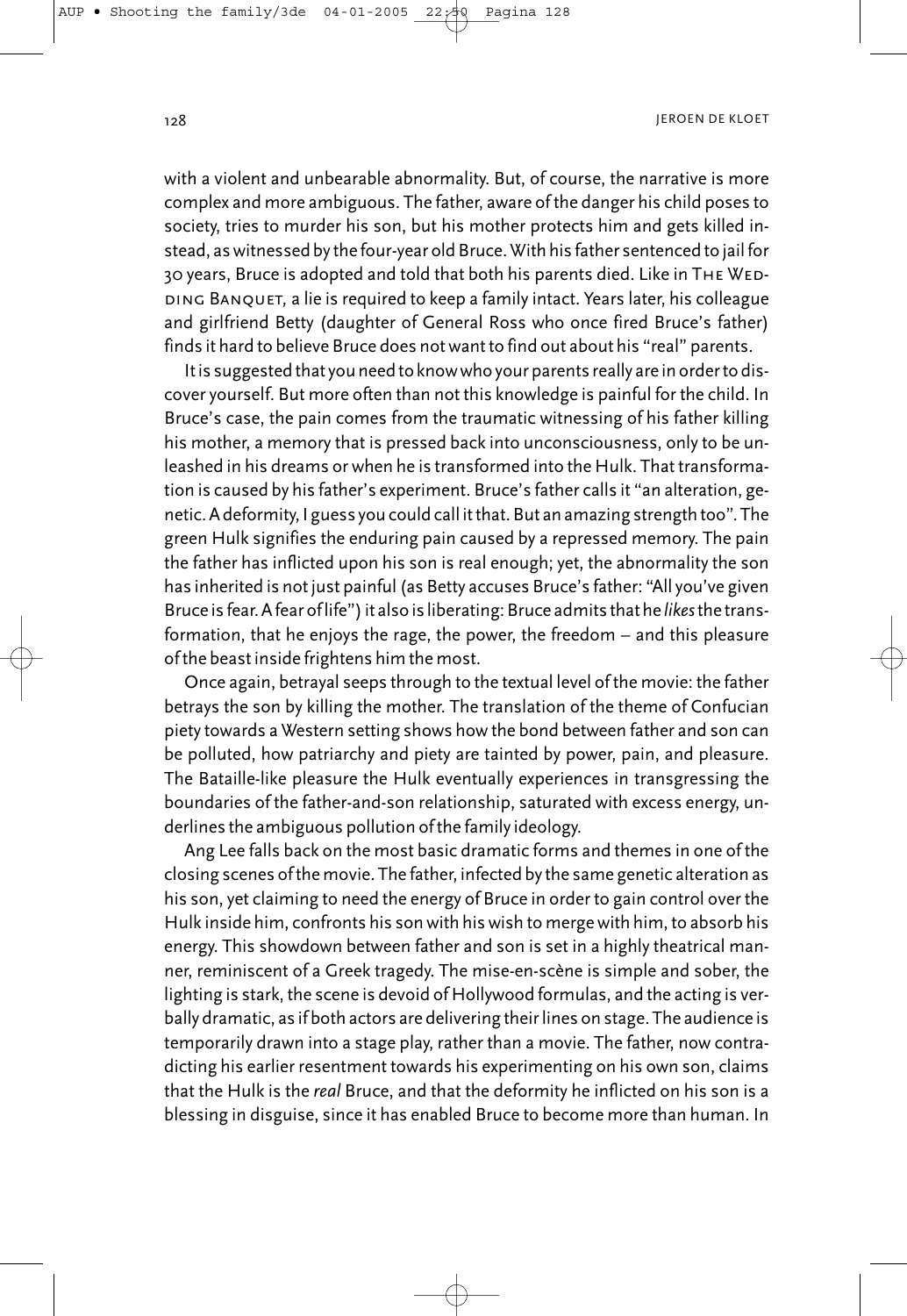his own words: "I didn't come here to see you. I came here to see my son. My real son, the one inside of you. You're nothing but a superficial shell, a husk of flimsy consciousness ready to be torn off at a moment's notice." Both in form and in content, it is as if the director wants us to read the scene as an archetypical showdown between Father and Son.

The envious father reclaims the son, and not the human one made of (red) flesh and blood – the father screams at Bruce: "you weak little speck of human flesh" – but the green Hulk instead. The pain of the Chinese family, Lee appears to convey, cannot be resolved peacefully; a fierce battle is required to overcome the father. Such a battle requires a translation of the Chinese familial theme into a Western futuristic setting. What follows is a mythological fight between the father and the son. The father, able to merge with the substance that surrounds him, is transformed into lightning, then into rock, into water, into ice, and finally into an empty void. This void is greenish, glowing from the energy given by the son to his father, to be shot to pieces (and hence merge with the universe) by a nuclear device sent by General Ross. What remains is the Hulk, transformed back into Bruce, small, vulnerable and lonely, and stripped of his past as well as his present. He is forced to disappear and turn his back on Western civilization and its deformative rather than transformative technologies. Bruce ultimately retreats to the rainforests of South America to become a development worker.

The transformation of the Hulk represents the moment of truth, the moment in which the lie that keeps the family intact is finally surpassed. Towards the end of the movie, Bruce begins to desire truth more and more, which causes the further break up of the family and culminates in the final fight between father and son – leaving Bruce behind in solitude. This appears to be the price one has to pay if you move beyond the lie that keeps the harmonious family intact. In this sense, HULK can be read as a critical interrogation of Chinese family ideology, of the lies that are often used to keep the family intact. The once celebrated values of harmony, hierarchy, patriarchy, and piety are polluted as much as Bruce's genes, or, as it were, the American Marvel comic book series that has been translated by Ang Lee into a dramatic family saga. The translation propels the undermining of Confucian family values; the green dirt produced by this betrayal is ambiguously framed as both hurtful and liberating.

## **Familial Translations**

The compilation CD Born on the First of July offered an occasion for alternative bands from Hong Kong, Taiwan and China to reflect upon the political handover of Hong Kong to Beijing in 1997. The CD, just like many other commemorations during that time, has shown the pervasiveness of family ideology in China. If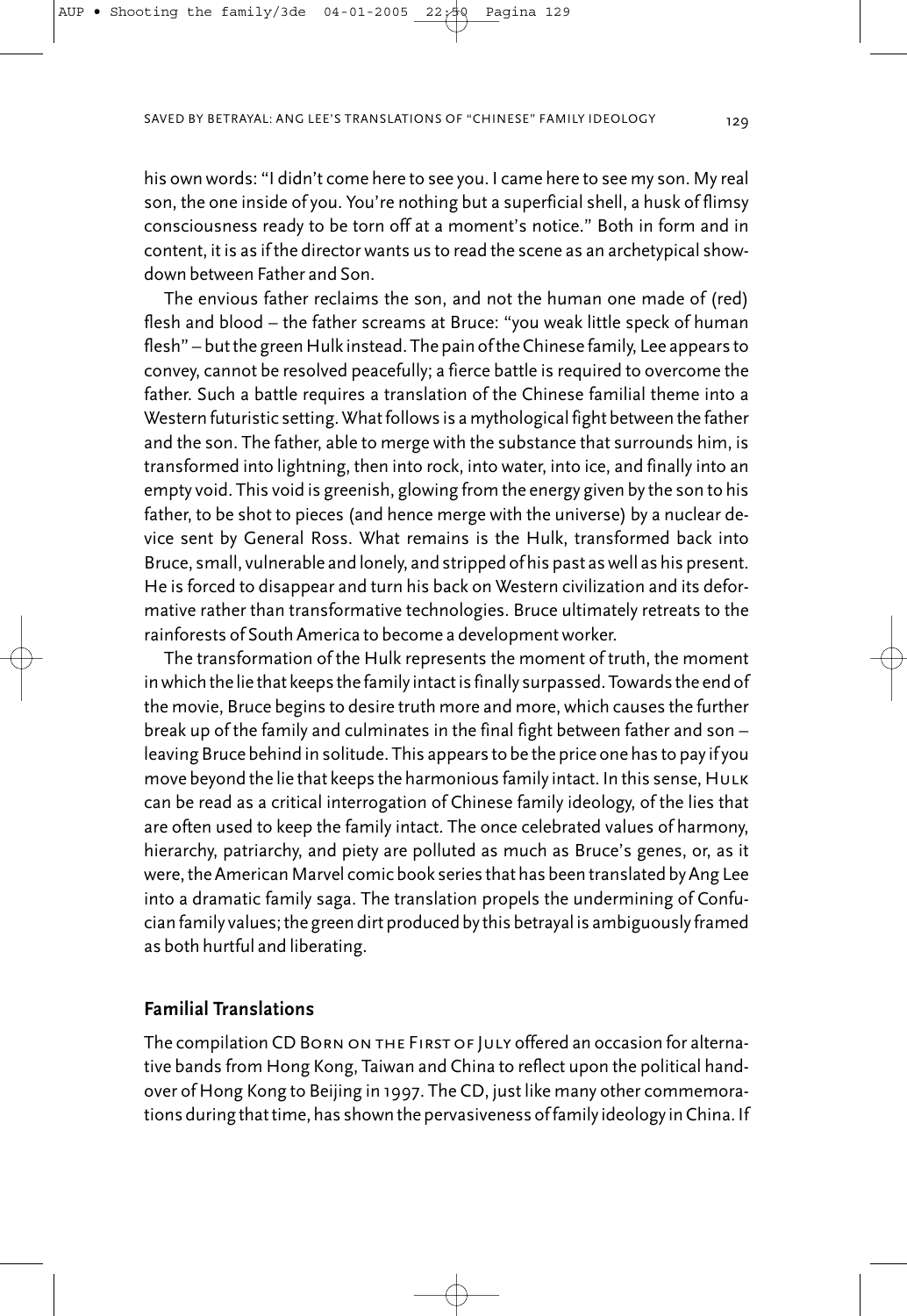even the presumably alternative Chinese voices, with the exception of Beijing rock singer Cui Jian, fail to interrogate Chinese family ideology, who will do so? Or, to put it differently, under what circumstances would it take place? I have taken my analysis from the *intra*cultural to the *inter*cultural. My analysis of selected works by the intercultural filmmaker Ang Lee suggests that his predicament as a Taiwanese filmmaker living in the United States for decades may provide some fertile soil to explore such contestations of (Chinese) family ideology. In other words, *inter*cultural expressions – in terms of authorship, production as well as consumption – may offer a way to interrogate family ideology. They do so, I argue, since they are involved in a process of translation of both forms and themes. Such translations are crucial as they involve a betrayal of the "original", as both Walter Benjamin and Rey Chow have pointed out earlier. New meanings that remain unspeakable in an "original" setting may emerge. Such meanings potentially pollute the original, trouble the neat and tidy thing called tradition, and result in an unsettling proliferation of dirt. It is my contention that cultural pollution and impurity are urgently needed to resist the contemporary essentializing of cultural currents, most notably nationalism and fundamentalist terrorism.

In my analyses, I consider Ang Lee to be, first and foremost, a "new ethnographer", an intercultural translator, not only of formalistic, cinematic elements, but of themes. Such foregrounding of intercultural translation, I argue, opens up the possibilities of readings which interrogate the original, the traditional – possibilities that may simply be closed off by the closure of intracultural reading. As I have shown, Ang Lee's translations of Chinese family ideology into different times and places involve a betrayal of its constitutive elements. Piety is not necessary, nor is patriarchy indispensable. Hierarchy can be subverted, and sometimes, the harmony of the family can be undermined. But is Bruce, the Hulk, better off knowing the truth? Is he better off moving beyond his family? The pollution of Chinese family ideology may be an important step against its reifications. I have argued that intercultural expressions in particular may have this kind of polluting power. My analysis shows that, when it comes to family ideology, the consequences of the proliferation of dirt are profoundly ambiguous. This indeed has been the main reason that I used terms like dirt, pollution and impurity. The Confucian elements may be unsettled, but whether life beyond the family is any better remains to be answered.

## **Acknowledgements**

I would like to thank Chow Yiufai and Marcel Vergunst for watching and discussing the movies of Ang Lee with me.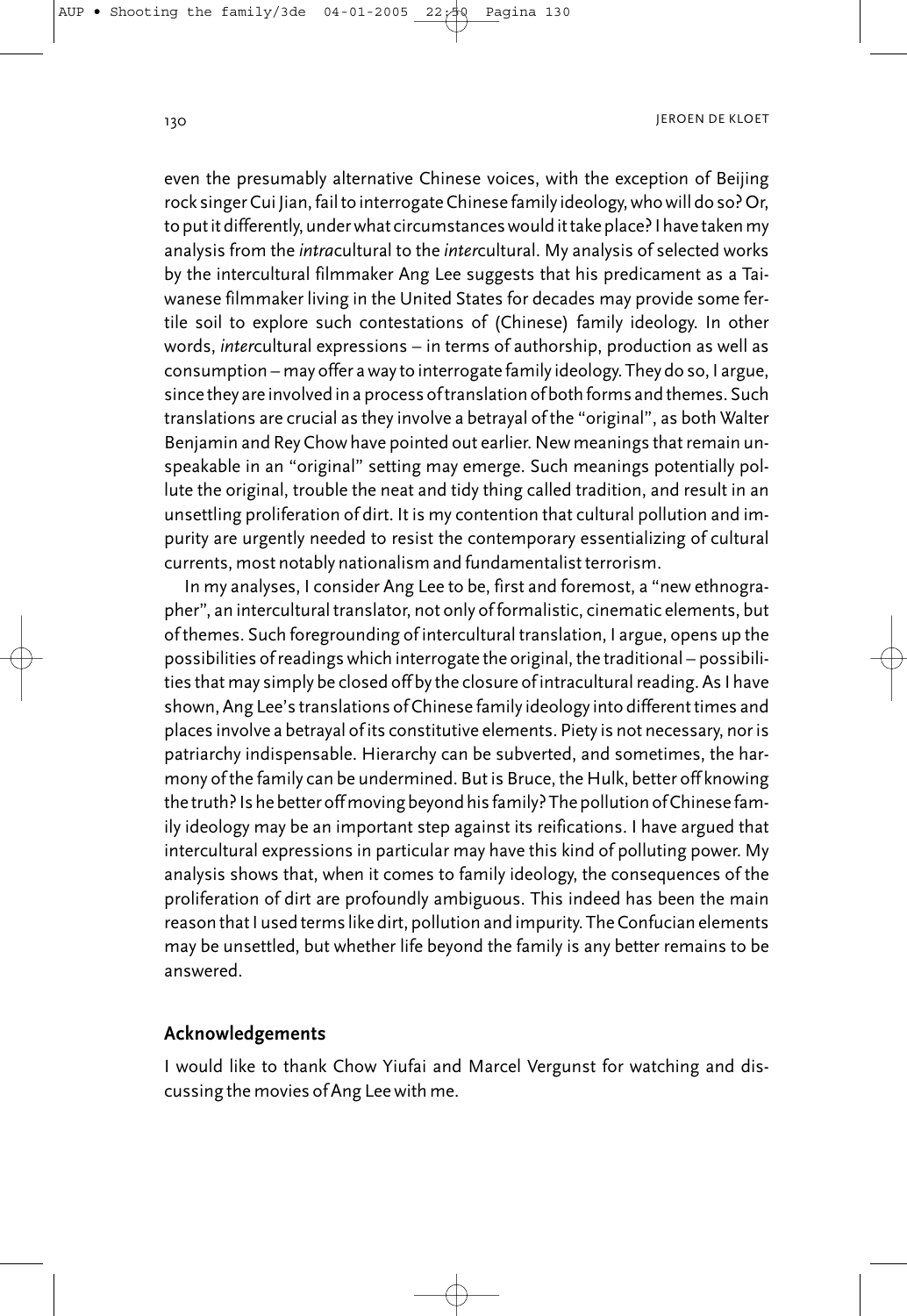#### **Bibliography**

- Abbas, Ackbar. *Hong Kong: Culture and the Politics of Disappearance*. Hong Kong: Hong Kong University Press, 1997.
- Appadurai, Arjun. *Modernity at Large: Cultural Dimensions of Globalization.* Minneapolis: University of Minnesota Press, 1996.
- Benjamin, Walter. "The Task of the Translator." In *Illuminations*, edited by Hannah Arendt. New York: Harcourt, Brace and World, 1968, pp. 69-82.
- Bhaba, Homi K. *The Location of Culture*. London: Routledge, 1994.
- Chow, Rey. *Primitive Passions: Visuality, Sexuality, Ethnography, and Contemporary Chinese Cinema.* New York: Columbia University Press, 1995.
- Dai, Jinhua. "Behind Global Spectacle and National Image Making." *Positions* vol. 9, no. 1, 2001, pp. 161-186.
- Dutton, Michael. *Streetlife China*. Cambridge: Cambridge University Press, 1998.
- Foucault, Michel. "What Is an Author?" In *The Foucault Reader*, edited by Paul Rabinow. New York: Pantheon Books, 1984, pp. 101-120.
- Glosser, Susan L. *Chinese Visions of Family and State: 1915-1953*. Berkeley: University of California Press, 2003.
- Hsieh, John Fuh-sheng. "Democratizing China." *Journal of Asian and African Studies*, vol. 38, no. 4-5, 2003, pp. 377-391.
- Kloet, Jeroen de. "Let Him Fuckin' See the Green Smoke Beneath My Groin: the Mythology of Chinese Rock." In *Postmodernism and China*, edited by Arif Dirlik and Xudong Zhang. Durham, NC: Duke University Press, 2000, pp. 239-274.
- Li, Chengyang. "Confucianism and Feminist Concerns: Overcoming the Confucian 'Gender Complex'." *Journal of Chinese Philosophy*, vol. 27, no. 2, 2000, pp. 187-200.
- Spivak, Gayatri Chakravortry. "Questioned on Translation: Adrift." In *Public Culture*, vol. 13, no. 1, 2001, pp. 13-22.
- Tavener, Jo. "Media, Morality, and Madness: The Case against Sleaze TV." *Critical Studies in Mass Communication*, vol. 17, no. 1, 2000, pp. 63-85.
- Whyte, Martin King. "The Fate of Filial Obligations in Urban China." *The China Journal,* vol. 38, July 1997, pp. 1-31.
- Yabroff, Jennie. *Stranger in a Strange Land*. 1997. http://www.salon.com/ent/int/1997/10/17 lee.html, available November 28 2003.

## **Filmography**

- Crouching Tiger Hidden Dragon / Wo hu cang long (Asia Union Film & Entertainment, China Film, Columbia Pictures Film Production Asia, EDKO Film, Good Machine, Sony Pictures Classics, United China Visions, Zoom Hunt International Productions, Taiwan/Hong Kong/USA, China: 2000) directed by Ang Lee.
- Hulk (Universal Pictures, Marvel Enterprises, Valhalla Motion Pictures, Good Machine, USA: 2003) directed by Ang Lee.